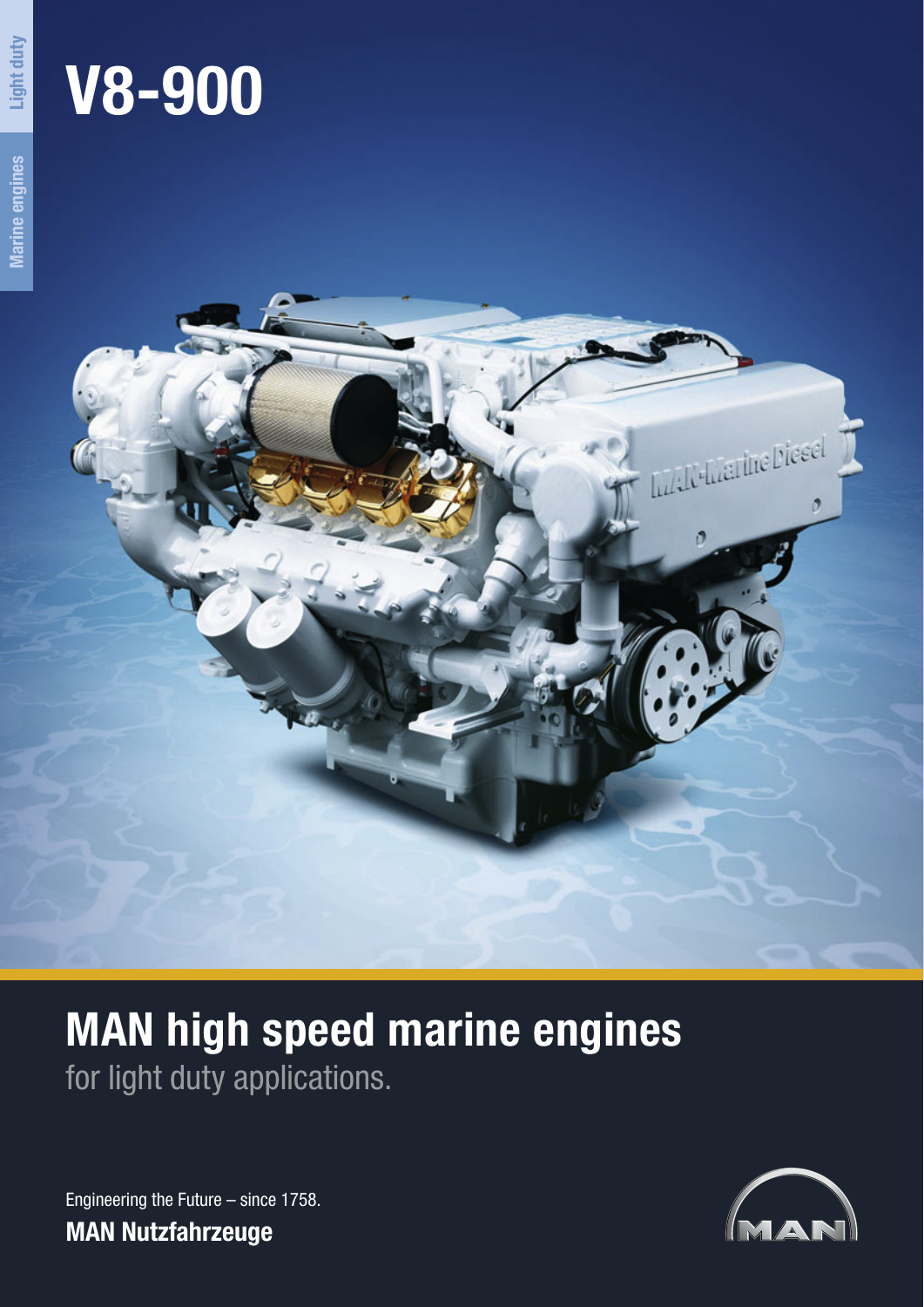## **Full speed ahead.**

**A whole fleet of MAN marine diesel engines is waiting for this command. The powerful common rail diesel engines from 730 mhp to 1,800 mhp impress with their extraordinary dynamics, their extreme running smoothness, economy and their trend-setting environmental friendliness. The finest from modern technology.**

### **Engine description V8-900.**

#### **Characteristics**

| Cylinders and arrangement | 8 cylinders in 90° V design                                               |  |
|---------------------------|---------------------------------------------------------------------------|--|
| Operation mode            | 4-stroke diesel engine                                                    |  |
|                           | watercooled                                                               |  |
|                           | exhaust turbocharger                                                      |  |
|                           | with intercooler                                                          |  |
| Number of valves          | 4 valves per cylinder                                                     |  |
| Fuel system               | Common Rail direct fuel injection with electronic control                 |  |
| Engine lubrication        | Closed system with forced feeding, oil cooling and filtering              |  |
| Type of cooling           | Heat exchanger with engine and seawater circuit                           |  |
| Engine electric           | Electronic injection control (EDC)                                        |  |
|                           | Electronic engine monitoring including diagnostic unit                    |  |
| Exhaust gas status        | IMO Tier 2, EPA Tier 2 for private use only. Commercial use upon request. |  |
|                           | <b>SAV, RCD 94/25/EC</b>                                                  |  |
| Fuel                      | <b>DIN EN 590</b>                                                         |  |

 $\overline{x}$ 

| <b>Dimensions</b>                                                   | V8-900 |
|---------------------------------------------------------------------|--------|
| A-Overall width of engine<br>mm                                     | 1.230  |
| B-Overall length of engine<br>mm                                    | 1.450  |
| C-Overall height of engine<br>mm                                    | 1.120  |
| D-Top of engine to crankshaft centre<br>mm                          | 730    |
| E-Length of engine from front end to edge of flywheel housing<br>mm | .175   |

For detailed examinations of installation dimensions, please order drawings from our factory.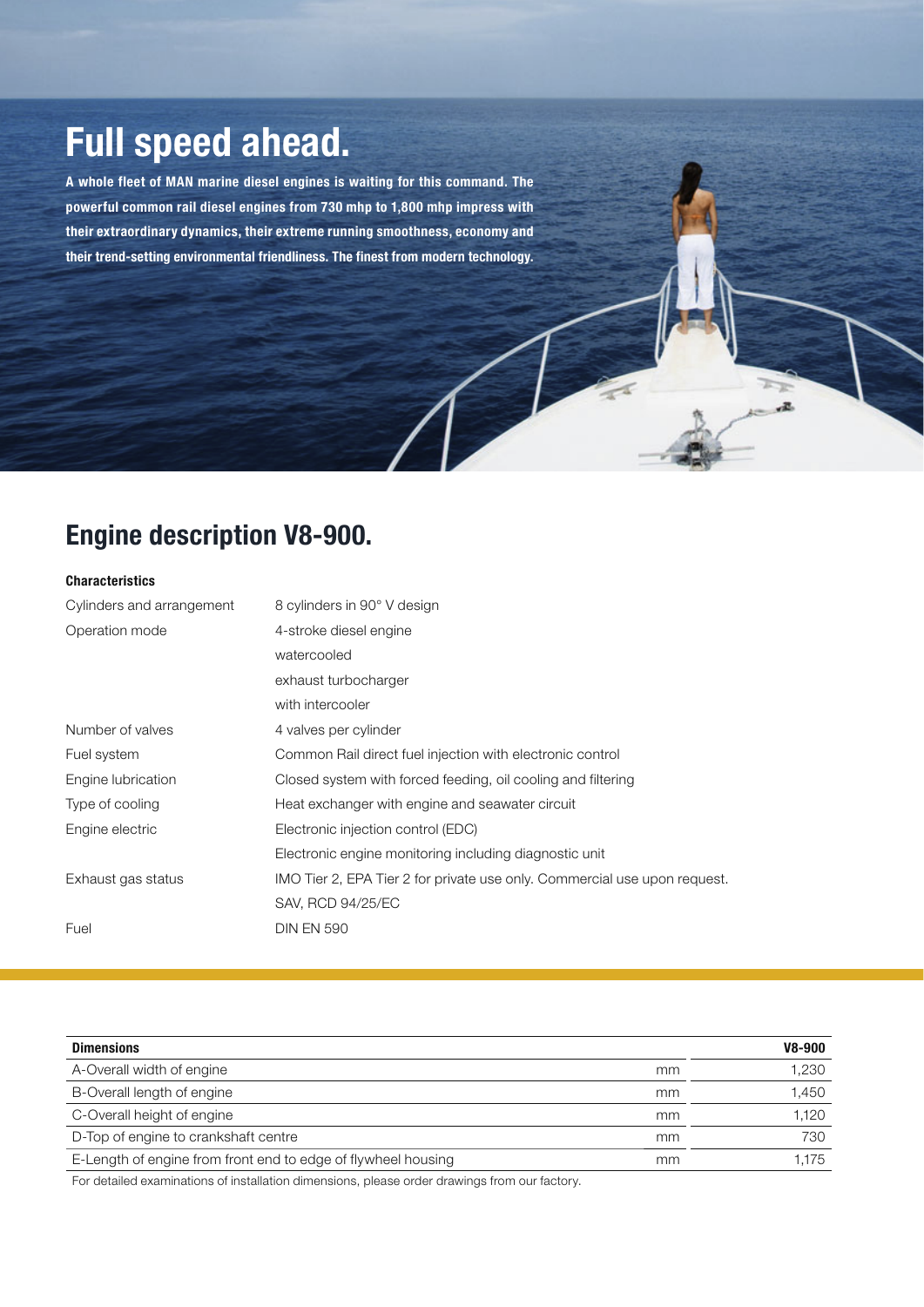#### **MAN engines have outstanding qualities**

- High tractive power even at low speeds
- Powerful acceleration and rapid reaction to commands
- High performance combined with low weight
- Compact, space-saving design
- Large operation range owing to low consumption
- Low running costs and long service life
- Low emission values
- World-wide service network with rapid supply of spare parts

#### **Technical data**

| <b>Type of engine</b>                                              |            | V8-900          |
|--------------------------------------------------------------------|------------|-----------------|
| <b>Displacement</b>                                                |            | 14.62           |
| Maximum output to DIN ISO 3046-11                                  | $kW$ (mhp) | 662 (900)       |
| Rated speed                                                        | rpm        | 2,300           |
| Maximum torque                                                     | Nm         | 2,900           |
| at speed                                                           | rpm        | $1,400 - 2,100$ |
| Weight (dry)                                                       | kg         | 1,565           |
| Fuel consumption at rated power                                    | 1/h        | 179             |
| <sup>1</sup> The ratings are only for operation of private yachts. |            |                 |

#### **Definition of light duty operation**

| Annual operating hours          |
|---------------------------------|
| Percentage of time at full load |
| Average load application        |
| Particular operation conditions |

 $< 1,000$  $\leq 20\%$  $\leq 50\%$ no wide-open throttle below rated speed

#### **Typical applications**

Escort boats and patrol boats Ambulance boats Pleasure crafts Police boats